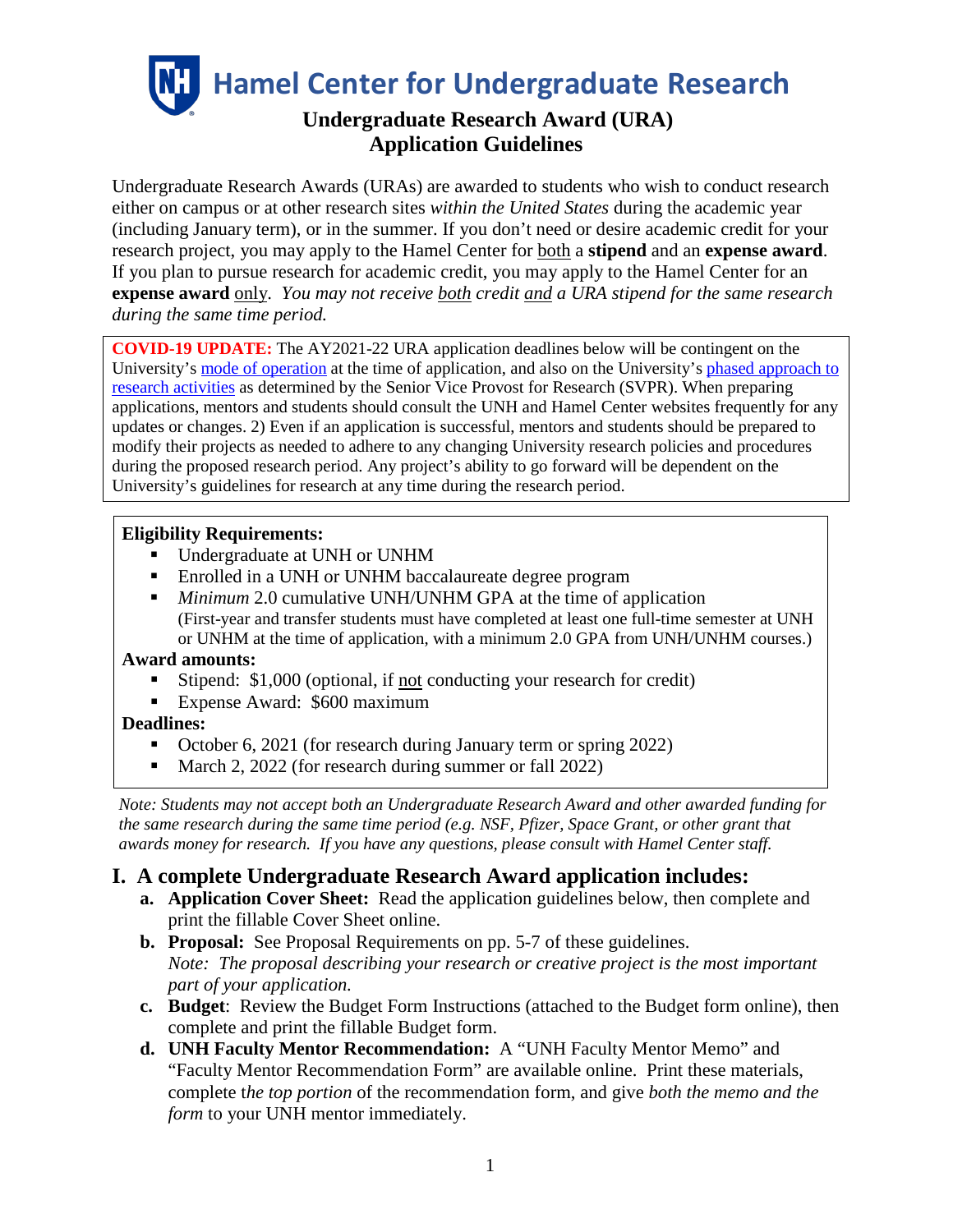## **II. What to do** *before* **you apply**

We strongly urge you to take several steps *before* you write your proposal and complete your application. Some homework up front will minimize confusion at deadline time and will increase your chances of success! These steps are:

- **a. Review the information in these guidelines** *and* **consult the Hamel Center website [\(http://unh.edu/undergrad-research\)](http://unh.edu/undergrad-research) – even if you've looked at it before.** At the website you will find detailed information about the program and the application process (including application forms), as well as profiles of former participants.
- **b. Make sure you are eligible.** To apply, you must be a UNH or UNHM undergraduate enrolled in a baccalaureate degree program, with a *minimum* 2.0 cumulative UNH/UNHM GPA at the time of application. If you are proposing a *group* project, make sure *all* applicants are eligible.

*\*Note: First-year and transfer students must have completed at least one full-time semester at UNH or UNHM at the time of application, with a minimum 2.0 GPA earned from UNH/UNHM courses.*

**c. Talk with a Hamel Center staff member about your proposed research and any questions you may have** – including how to identify a faculty mentor. In the Hamel Center office, you may also look at examples of other students' successful proposals. *If you are planning a group project, be sure to contact the Hamel Center office before applying.*

*\*Note: Students may participate in a faculty member's research; however, students should not serve merely as research assistants. If participating in a faculty member's research, students should be given a specific research problem to investigate on their own with the advice and assistance of their faculty mentors. Students should have the opportunity to participate in all aspects of professional research: from the design and development of the project, to the analysis and conclusions.*

- **d. Make sure you have a firm commitment from a UNH faculty mentor.** Give the "UNH Faculty Mentor Memo" and the "Faculty Mentor Recommendation Form" to your mentor *as soon as possible*. (Note: You must complete and sign the top portion of the recommendation form before giving it to your mentor.) The memo and form can be found with the URA application materials online. You should also plan to give your mentor any personal background information you think might be useful toward the recommendation letter (e.g., a resume or list of relevant coursework, jobs, skills or knowledge; educational and career goals). Note: All tenure-track, research, clinical, and extension faculty are eligible to mentor an undergraduate research project funded through the Hamel Center *without prior approval*. Other non-tenure-track faculty may be eligible *with prior approval*. For complete guidelines on faculty mentor eligibility, go to <http://unh.edu/undergrad-research/faculty-mentor-eligibility>
	- For a *group* project, the UNH Faculty Mentor should write and submit a separate recommendation letter for *each* student applicant.
	- In a *co-mentoring* arrangement, the two faculty mentors should prepare a *joint* recommendation letter that addresses the shared mentoring plan.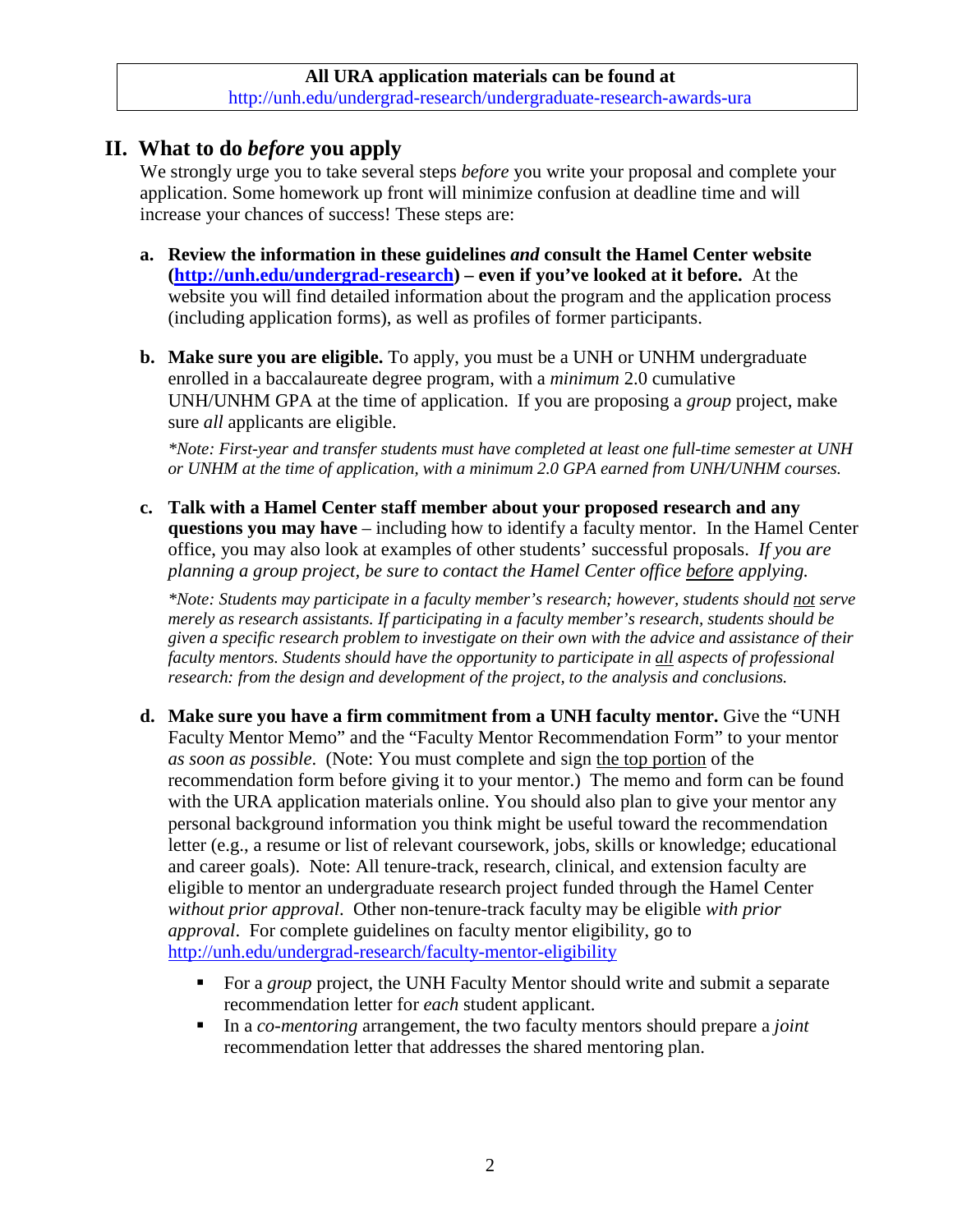**e. RE: Need for an off-campus mentor:** Students who are planning to conduct their research at a non-UNH site off campus (e.g. during January term or in the summer) may require a second mentor at the off-campus site, depending on the nature of the research. A student doing off-campus field research for a UNH-based project, for example, would not need a second mentor at the off-campus site. A student working on research sponsored by another institution or one of its faculty, however, will need an off-campus mentor, in addition to a UNH faculty mentor. This arrangement will require the approval of the Hamel Center director and the student's UNH faculty mentor prior to application. Students with these kinds of off-campus research projects should contact the Hamel Center office before applying. For more information, go to [http://unh.edu/undergrad](http://unh.edu/undergrad-research/faculty-mentor-eligibility#offcampusguidelines)[research/faculty-mentor-eligibility#offcampusguidelines](http://unh.edu/undergrad-research/faculty-mentor-eligibility#offcampusguidelines) 

**\*COVID-19 Note:** Permission to travel to off-campus research sites will be dependent on the University's [mode of operation](https://www.unh.edu/coronavirus) and also on the University's [phased approach to](https://www.unh.edu/research/research/covid-19-updates-resources)  [research activities](https://www.unh.edu/research/research/covid-19-updates-resources) as determined by the Senior Vice Provost for Research.

- **f. Consult the Hamel Center website for advice on [writing an effective proposal](https://www.unh.edu/undergrad-research/writing-effective-international-proposal)** [https://www.unh.edu/undergrad-research/writing-effective-research-proposal,](https://www.unh.edu/undergrad-research/writing-effective-research-proposal) and allow ample time to complete all application materials.
- **g. Attend a proposal writing workshop.** The workshop presenter will go over the required elements of the proposal and will be available to answer any questions. For the most upto-date list of scheduled workshops, go to the Hamel Center website: <http://unh.edu/undergrad-research/proposal-writing-workshops>
- **h. You may also make an appointment with a Hamel Center staff member who can look over your proposal draft to see if it meets requirements for format and style.** *(Note: It is your mentor, not a Hamel Center staff member, who can critique your draft with regard to its discipline-specific content.)*
- **i.** Ask your faculty mentor to review your proposal draft. Be sure to allow sufficient time for your mentor's review and comments before the deadline.
- **j. Determine if your project will require approval from a University review committee.** Certain types of research are subject to federal regulations and University guidelines. For example, any projects involving interviews, surveys or questionnaires – i.e. all having to do with *human subjects* – must receive approval from UNH's Institutional Review Board (IRB) before the research begins. Similarly, research involving *vertebrate animals, infectious agents, DEA controlled substances, lasers, x-rays, hazardous chemicals, radioactive materials, carcinogenic material, recombinant or synthetic nucleic acid molecules, NMR/superconducting magnets,* and/or *patents and copyrights* must receive approval from the appropriate University review committee before the research begins. If you have questions about how to obtain research approval, talk with your faculty mentor or a Hamel Center staff member. You do not need to submit written evidence of this approval with your URA application; however, if you are granted an award, the Hamel Center must receive confirmation of approval from the appropriate University review committee before dispensing your award money. So, it is in your best interest to begin the approval process before or at the time of your application. For more information, go to: <http://unh.edu/undergrad-research/responsible-conduct-research>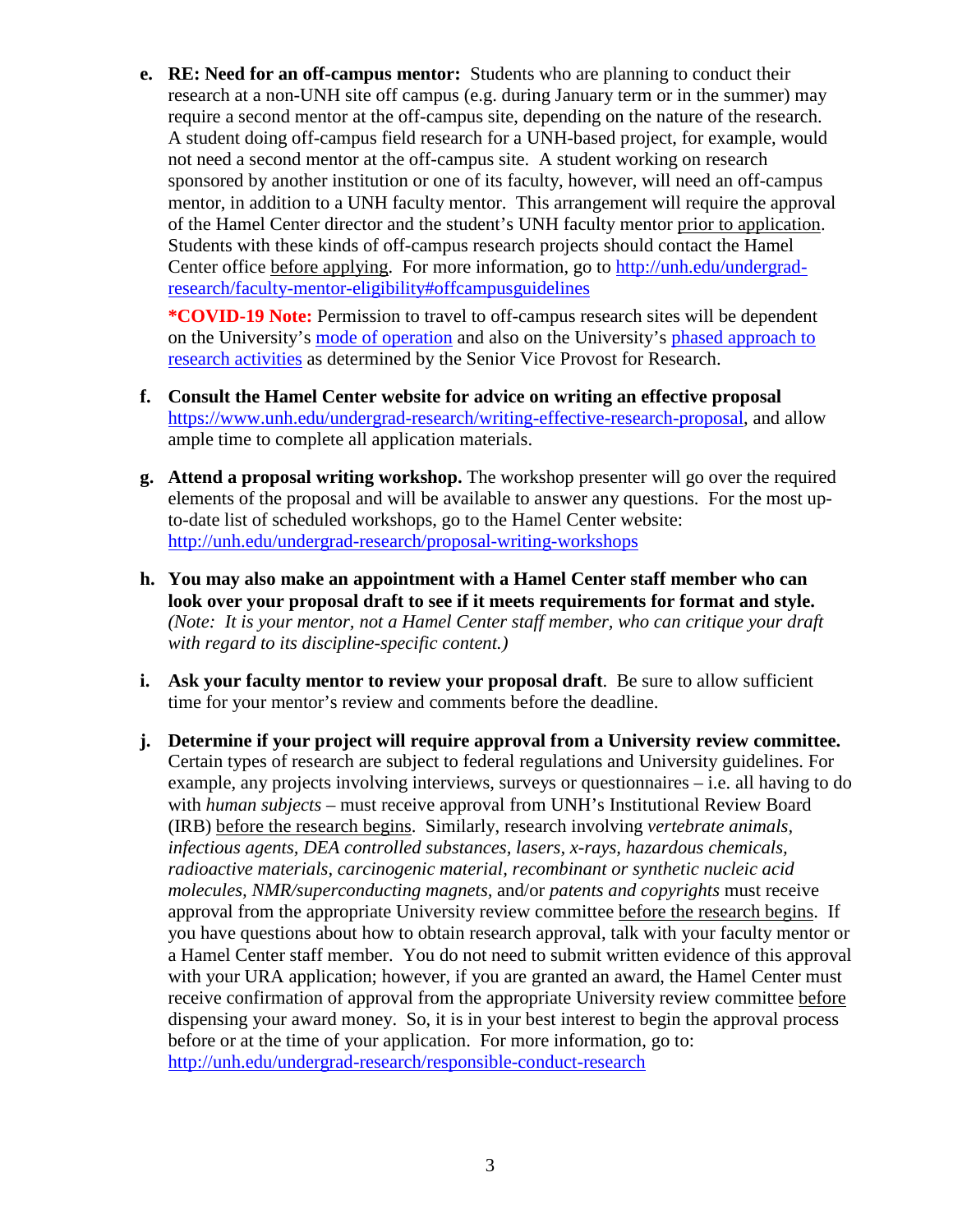- **k. Determine if your project will require additional modifications to accommodate changing COVID-19 policies and procedures.** URA applications for AY2021-22 should reflect the University's [mode of operation](https://www.unh.edu/coronavirus) at the time of application, and be designed to follow the policies and procedures in place for all University research as determined by the Senior Vice Provost for Research. For the most up-to-date information, you and your mentor should consult the SVPR's [COVID-19 Updates and](https://www.unh.edu/research/research/covid-19-updates-resources)  [Resources for Research](https://www.unh.edu/research/research/covid-19-updates-resources) page.
- **l. Complete the application with ample time left for obtaining the signature of your mentor's department chair on the application cover sheet.**

# **III. Submitting your application**

## **a. Be sure to submit your application as described here:**

**One (1) complete application packet,** with the *original* faculty mentor recommendation in a sealed envelope paper-clipped to the top of the original application. *Recommendations must be submitted with the application and not sent separately to the office.* (If a *group* project, submit a separate recommendation letter for *each* project member.)

- **b. Collate the application packet in the following order** (use paper clips for documents *no staples, please*)**:**
	- Application Cover Sheet, with all necessary signatures (If a *group* project, submit a cover sheet for *each* project member.)
	- Project Proposal
	- **Budget Form**
- **c. Submit your application to the Hamel Center by the deadline:** 
	- **October 6, 2021** for research during January term or spring 2022
	- **March 2, 2022** for research during summer or fall 2022
- **d. Notification:** All applicants and their faculty mentors will be notified of the review committee's decision *in writing* within approximately six weeks of the application deadline. If your application is successful, you will then be asked to sign a Letter of Intent and will receive further program information, including procedures for receiving your stipend and/or expense award.

# **IV. URA Requirements and Expectations (for successful applicants)**

In addition to the expectation that you will conduct/complete the research project proposed in your application, the Undergraduate Research Award comes with the following requirements:

- **a. Final Report:** describing your project and your findings (~2000 words).
- **b. Final Evaluation:** to be completed electronically by you and your faculty mentor.
- **c. Letter of Appreciation:** to be written by you to your sponsoring donor(s).
- **d. Presentation of Research:** presentation of your research results in an appropriate forum (e.g., to a class, to department majors and/or faculty, at an on- or off-campus conference).

URA students are also encouraged to consider publishing a research brief, commentary, or article in *Inquiry*, UNH's online undergraduate research journal [\(www.unh.edu/inquiryjournal\)](http://www.unh.edu/inquiryjournal), and/or to contribute to the Hamel Center's Undergraduate Research Blog.

**\_\_\_\_\_\_\_\_\_\_\_\_\_\_\_\_\_\_\_\_\_\_\_\_\_\_\_\_\_\_\_\_\_\_\_\_\_\_\_\_\_\_\_\_\_\_\_\_\_\_\_\_\_\_\_\_\_\_\_\_\_\_\_\_\_\_\_\_\_\_\_\_\_\_**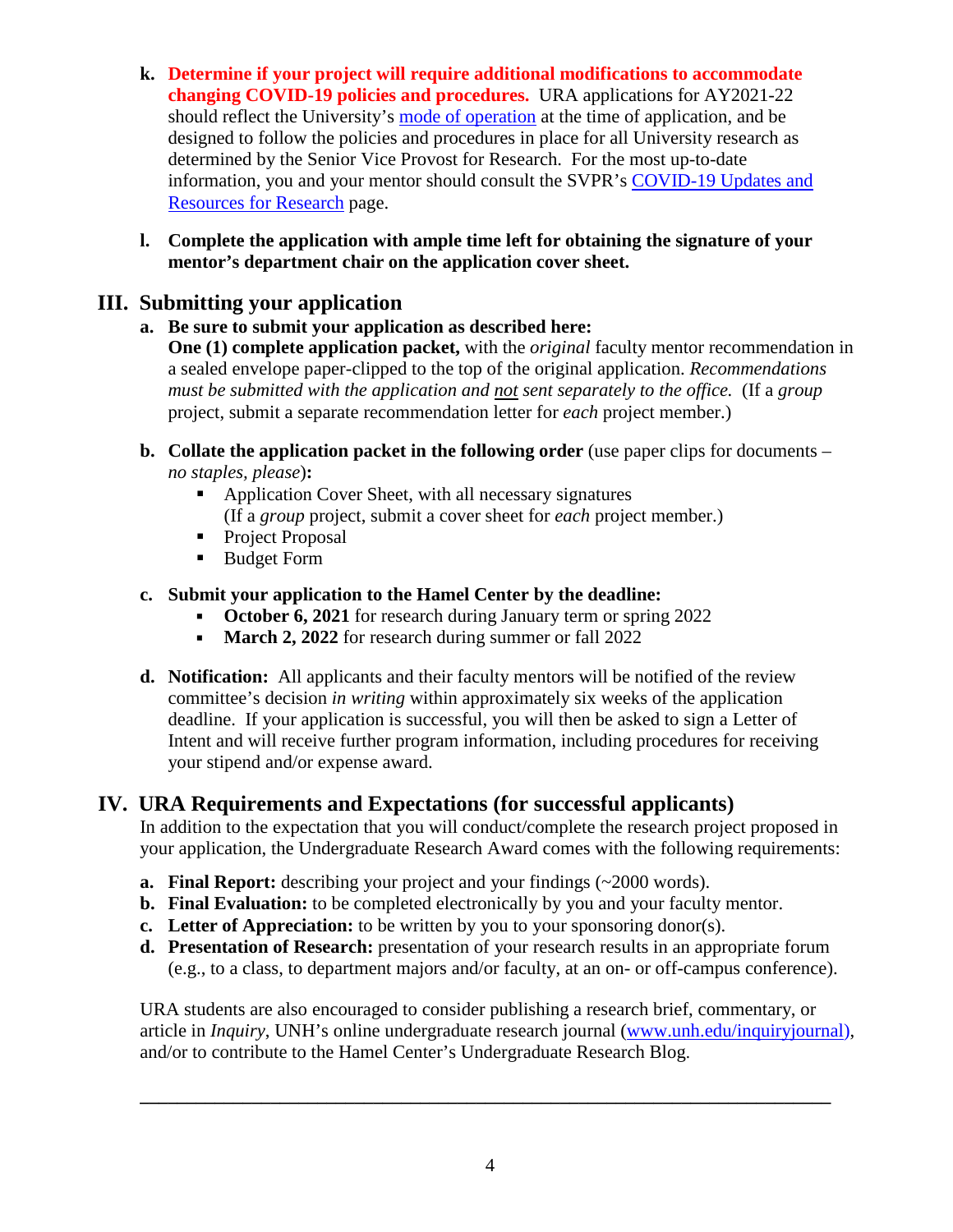# **Proposal Requirements**

The project proposal is the most important part of the application. *To prepare a competitive proposal, students should follow the Proposal Outline carefully and adhere closely to the formatting guidelines.* Ideally, all URA applicants should use the Proposal Outline as a guide in organizing their proposal, using the subheadings indicated below. However, since research varies among the sciences, social sciences, humanities, and performing/fine arts, students may adapt the outline to their project and field of study when appropriate.

*Students are expected to write the URA proposal themselves, in its entirety.* Of course, students should consult with their mentor before writing the proposal and ask their mentor to critique it once they have written a draft. Even with mentor input, however, the final proposal should reflect the students' own work. *\*\*Students should allow sufficient time for revision.*

### *Proposal Outline*

**1. Abstract**: a brief summary of your proposed project*, not to exceed 200 words.*

### **2. Project History and Definition**

- general problem, theme, or issue to be addressed
- historical or theoretical context
- **most relevant previous research, artistry or work on this topic by other scholars,** researchers, or artists
- project's specific question, hypothesis, or objective

## **3. Approach/Methodology**

- methods, procedures, theories, or lines of thinking and/or creating you will use to address your research topic *and why*
- materials and sources you will need to study in order to pursue your project
- **how** you will analyze, interpret, and/or evaluate your findings (i.e., the material you study, the data you collect, or your creative experience)
- how and why your mode of analysis will enable you to accomplish your objectives and/or answer your research question(s)
- foreseeable challenges, obstacles, or difficulties and how you are prepared to address them
- **COVID-19:** Your approach and methodology should take into consideration the University's [mode of operation](https://www.unh.edu/coronavirus) at the time of application, and be designed to follow the policies and procedures in place for all University research, including social distancing and Personal Protective Equipment (PPE). Articulate your plan clearly in the Approach/Methodology section. For the most up-to-date information, you and your mentor should consult the SVPR's [COVID-19 Updates and Resources for](https://www.unh.edu/research/research/covid-19-updates-resources)  [Research](https://www.unh.edu/research/research/covid-19-updates-resources) page.

## **4. Significance/Meaning/Implications**

- contribution of your project to the problem and your field
- wider implications of your research or artistry (e.g., social, cultural, intellectual, creative, practical, theoretical)
- if this project is a portion of a more comprehensive research project that you are undertaking, include an explanation of how it fits into the whole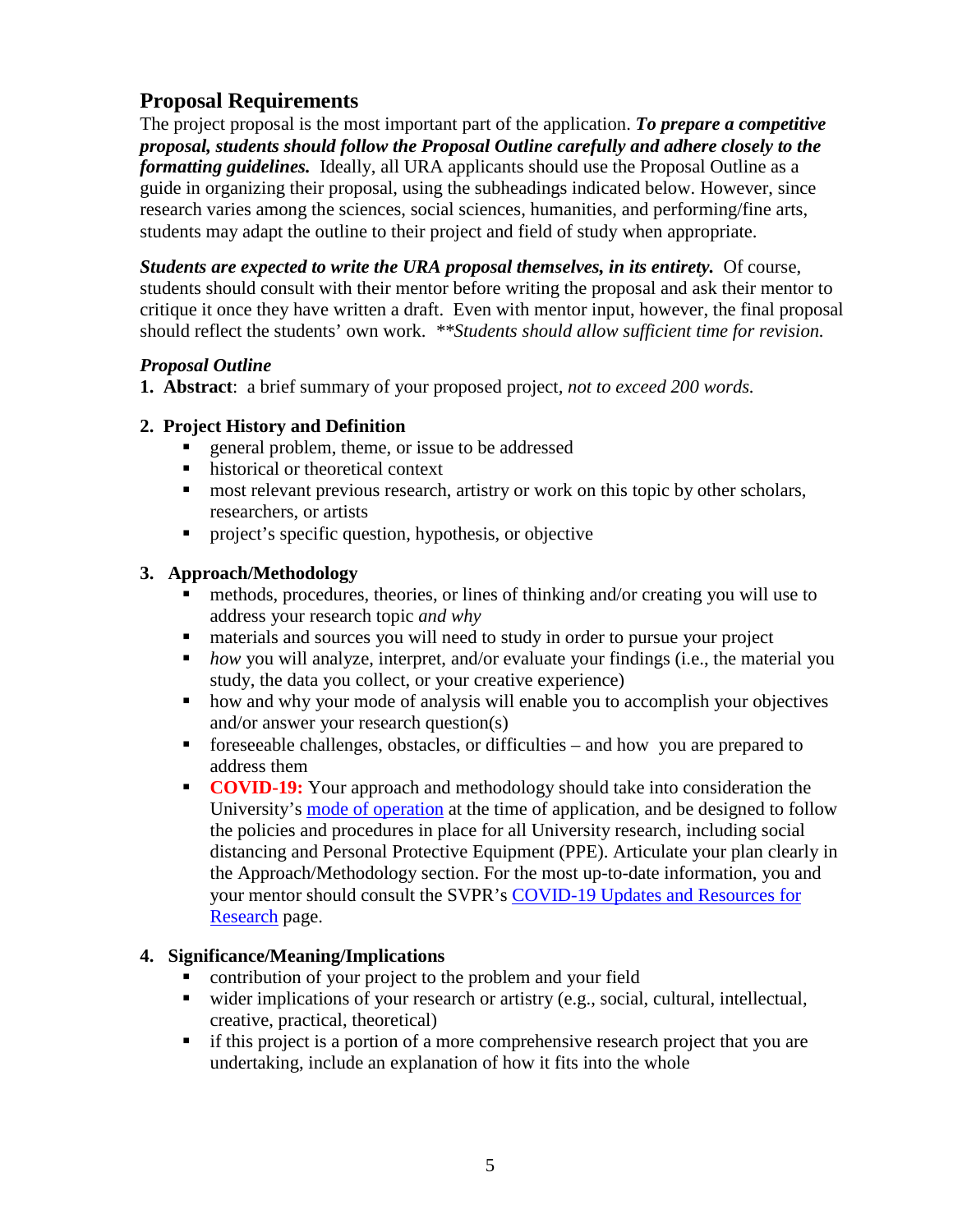#### **5. Personal Outcome**

- contribution of the project to your educational goals, including how this project will enhance your understanding of your particular field
- contribution of the project to your long-term career goals
- $\blacksquare$  tangible product(s) of your project (e.g., report, paper, thesis, presentation, production, exhibition, film, etc.)

### **6. Location**

- principal location of project work
- other research or artistic sites and source locations to which you will travel
- if you will travel to an off-campus research site, describe specific resources and/or contacts at the site that will be instrumental to the project and to accomplishing your objectives
- if you need prior approval to gain access to your research site and its sources, describe *how* and *when* you will obtain written permission
- **COVID-19:** The location of your research should reflect the University's mode of [operation](https://www.unh.edu/coronavirus) at the time of application, and be designed to follow the policies and procedures in place for all University research, including social distancing and Personal Protective Equipment (PPE). Articulate your plan clearly in the Location section. Depending on the University's mode of operation, your mentor may need to seek permission from the [Office of Environmental Health and Safety \(OEHS\)](https://www.unh.edu/research/ehs-covid-19-resources-updates) for you to work in the lab or in the field; and lab/field research approved by OEHS may be further limited by density/occupancy requirements. Travel to off-campus research sites may also be restricted. For the most up-to-date information, you and your mentor should consult the SVPR's [COVID-19 Updates and Resources for Research](https://www.unh.edu/research/research/covid-19-updates-resources) page.

## **7. My Role/Preparation/Experience**

- your preparation and qualifications to undertake the project (e.g., coursework, jobs, extracurricular experiences; other research, training, or performance experience)
- your plans (if any) for further preparing yourself before undertaking the project
- if a *group* project, the role of *each* student on the project
- role of your faculty mentor and others (graduate students/technicians/collaborators), including the plans you and your mentor have made to communicate on a regular basis during the research period

#### **8. Timetable**

- $\blacksquare$  time allotted to each portion of your project (e.g., week by week, or stage by stage), with as much detail as possible
- brief explanation of research activities and timetable for your *entire* project, if the UROP-funded portion is part of a larger project (e.g., senior thesis)
- *Note: A successful URA project will require a substantial amount of time, effort, energy, and focus to complete. Your estimated URA Timetable should anticipate 100-125 hours of research, though this may be configured in any number of ways to fit your research plan: e.g., 8-9 hours per week during a 14-week semester; 35-40 hours per week during J-term, or a similar commitment of time during the summer.*
- **COVID-19:** Your estimated URA Timetable should take into consideration the University's [mode of operation](https://www.unh.edu/coronavirus) at the time of application, and be designed to follow the policies and procedures in place for all University research, including social distancing. Even if you have permission to work in the lab, for example, the time you can commit to your project on a daily/weekly basis may be limited by density/occupancy requirements. Keep these types of restrictions in mind when determining a realistic Timetable for your project.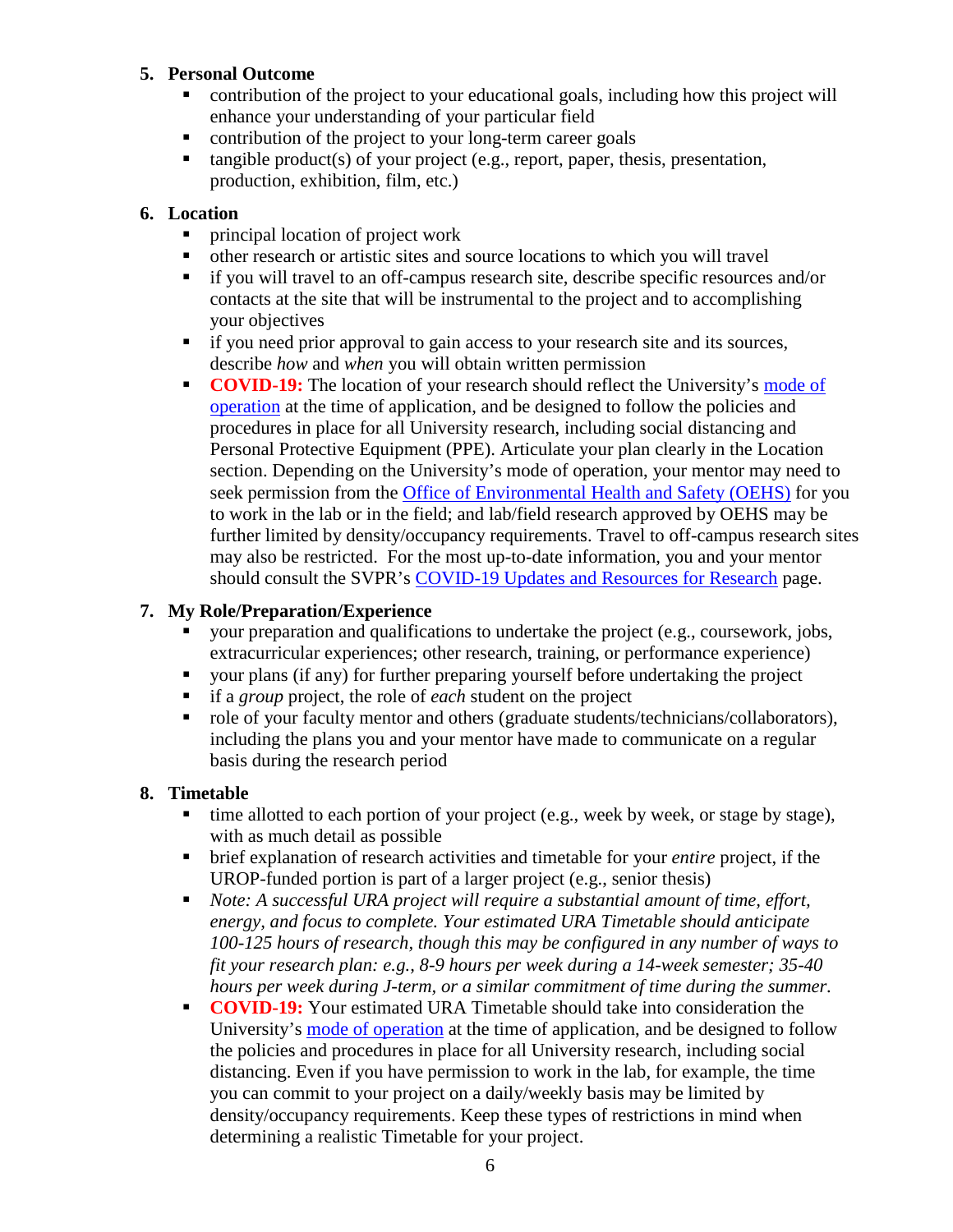#### **9. Appendices**

#### **a. Statement of Previous Hamel Center-Funded Research (if applicable)**

Students who have received Hamel Center funds previously (e.g. REAP, Undergraduate Research Award, SURF USA, SURF Abroad, IROP) must submit with their application a "Statement of Previous Support." This statement (no more than one page, double spaced *per award*) should include the following information about previously funded research: 1) Hamel Center grant received, 2) Project Title, 3) Faculty Mentor, 4) project start/end dates, 5) a brief description of how the *current* proposed research extends and/or differs from research previously funded by the Hamel Center, including how the results of that former research might inform the research now being proposed (if applicable).

#### **b. Attachments**

- illustrations, diagrams, or video/audio recordings as necessary
- one- to two-page bibliography of primary and secondary sources that you will use toward this project (e.g., books, journal articles, films, interviews, media sources, master classes). *Note: Be sure that all sources which you consulted in preparing the proposal are cited in the proposal text and listed in the bibliography. Format the in-text citations and bibliography according to the style guidelines for your discipline.*
- surveys, questionnaires, and interview questions, if these are part of your research

## *Proposal Format and Style*

*The proposal should:*

- include a title page (with your project title, your name and major, your faculty mentor's name and department, and the program for which you are applying)
- be typed and double spaced, using Times New Roman 12-point font (black) *Note: You may single-space your Timetable.*
- have one-inch margins on all sides (top, bottom, left, right)
- be no more than 8 pages long (for a *group* project, no more than 10 pages long) this length *excludes* the title page, abstract, and appendices/attachments
- include page numbers, on all pages following the title and abstract pages
- follow the Proposal Outline carefully, using clear subheadings (as above) for each section
- include definitions of words specific to your field or research, if faculty members outside your field are not likely to be familiar with them. *Note: In general, you should keep in mind that Faculty Review Committee members represent a range of disciplines, so your proposal should be written in a way that can be understood by an educated reader who is not necessarily a specialist in your field.*

**\_\_\_\_\_\_\_\_\_\_\_\_\_\_\_\_\_\_\_\_\_\_\_\_\_\_\_\_\_\_\_\_\_\_\_\_\_\_\_\_\_\_\_\_\_\_\_\_\_\_\_\_\_\_\_\_\_\_\_\_\_\_\_\_\_\_\_\_\_\_\_\_\_**

*See Criteria for Review of Applications, next page*